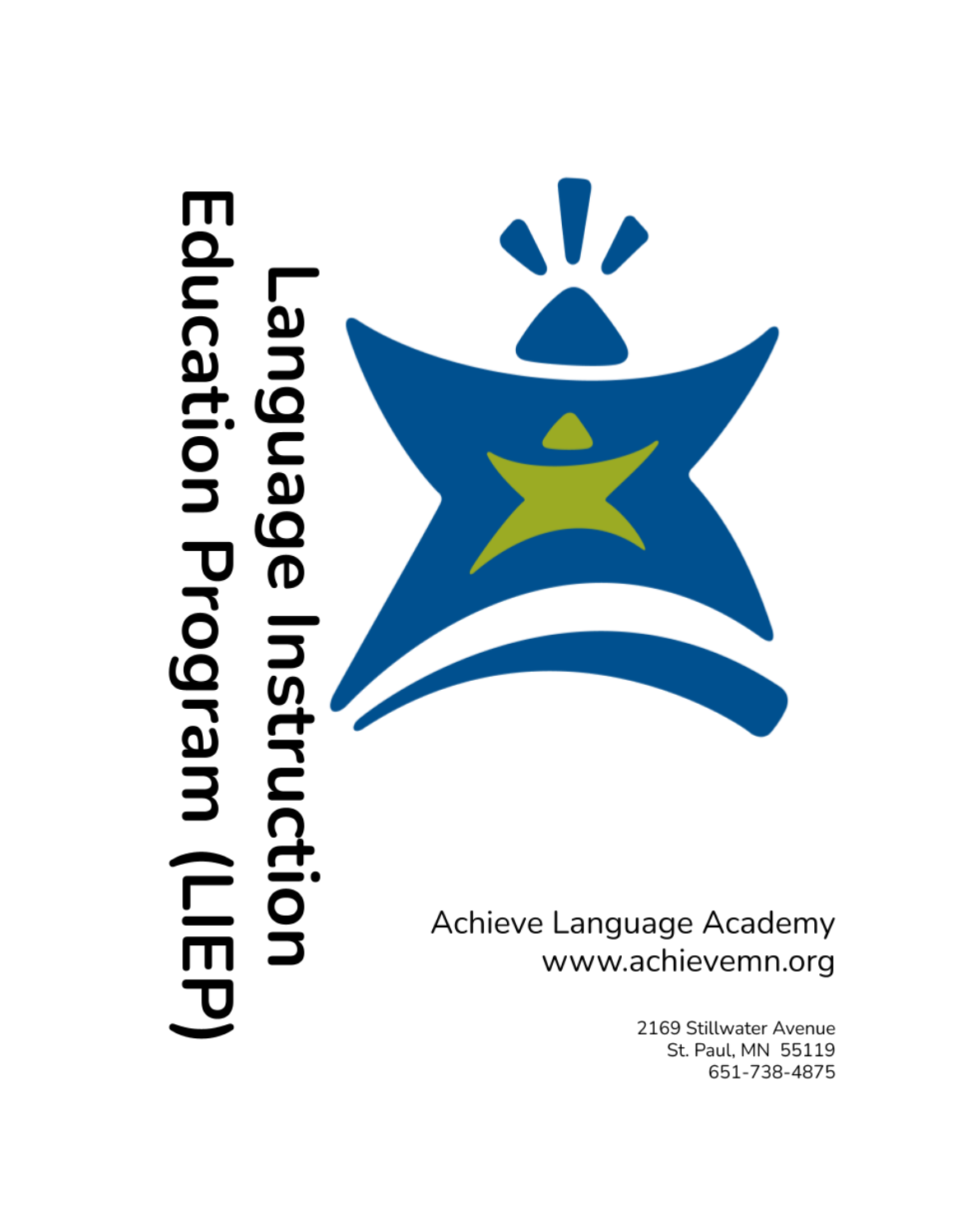| <b>English Language Development</b>                                   | 3              |
|-----------------------------------------------------------------------|----------------|
| <b>Mission</b>                                                        | 3              |
| <b>Goals</b>                                                          | 3              |
| <b>Identification of English Learners</b>                             | 3              |
| Initial Identification of English Learners                            | 3              |
| The Minnesota Language Survey                                         | 4              |
| <b>Staff Considerations</b>                                           | $\overline{4}$ |
| Timeline                                                              | 4              |
| <b>International Students</b>                                         | 4              |
| Data Anomalies                                                        | 5              |
| <b>International Adoption</b>                                         | 5              |
| <b>Students with Disabilities</b>                                     | 5              |
| Sign Language as a Home Language                                      | 5              |
| Changes on the Responses to the Minnesota Language Survey             | 5              |
| Students who already have a Minnesota Language Survey                 | 5              |
| Students who have a conflicting Minnesota Language Survey             | 6              |
| <b>Creolized English</b>                                              | 6              |
| Parent/Guardian Rights in Completion of the Minnesota Language Survey | 6              |
| English Learner Identification                                        | 6              |
| <b>Initial Entrance and Placement</b>                                 | 7              |
| Age Appropriate Screener                                              | $\overline{7}$ |
| <b>Screeners Utilized</b>                                             | 8              |
| <b>EL Indicator</b>                                                   | 10             |
| Timeframe for Identification                                          | 11             |
| <b>Staff Qualifications</b>                                           | 11             |
| <b>English Learner Placement</b>                                      | 11             |
| <b>Description of the ELD Program</b>                                 | 11             |
| Program Models                                                        | 12             |
| Amount and Scope of Instruction                                       | 12             |
| Staffing to Support Students with EL Status                           | 14             |
| <b>Placement Assessment</b>                                           | 14             |
| Initial Placement Parental Notification                               | 15             |
| <b>Parental Rights</b>                                                | 15             |
| <b>Annual Assessment</b>                                              | 15             |
| <b>Continuing EL Eligibility</b>                                      | 16             |
| <b>Evaluating Students' ACCESS scores</b>                             | 16             |
| <b>Continuing Eligibility Parent Notification</b>                     | 17             |
| Exiting Students from an LIEP                                         | 17             |
| <b>Timeframe for Exit Process</b>                                     | 19             |
| <b>Special Education</b>                                              | 20             |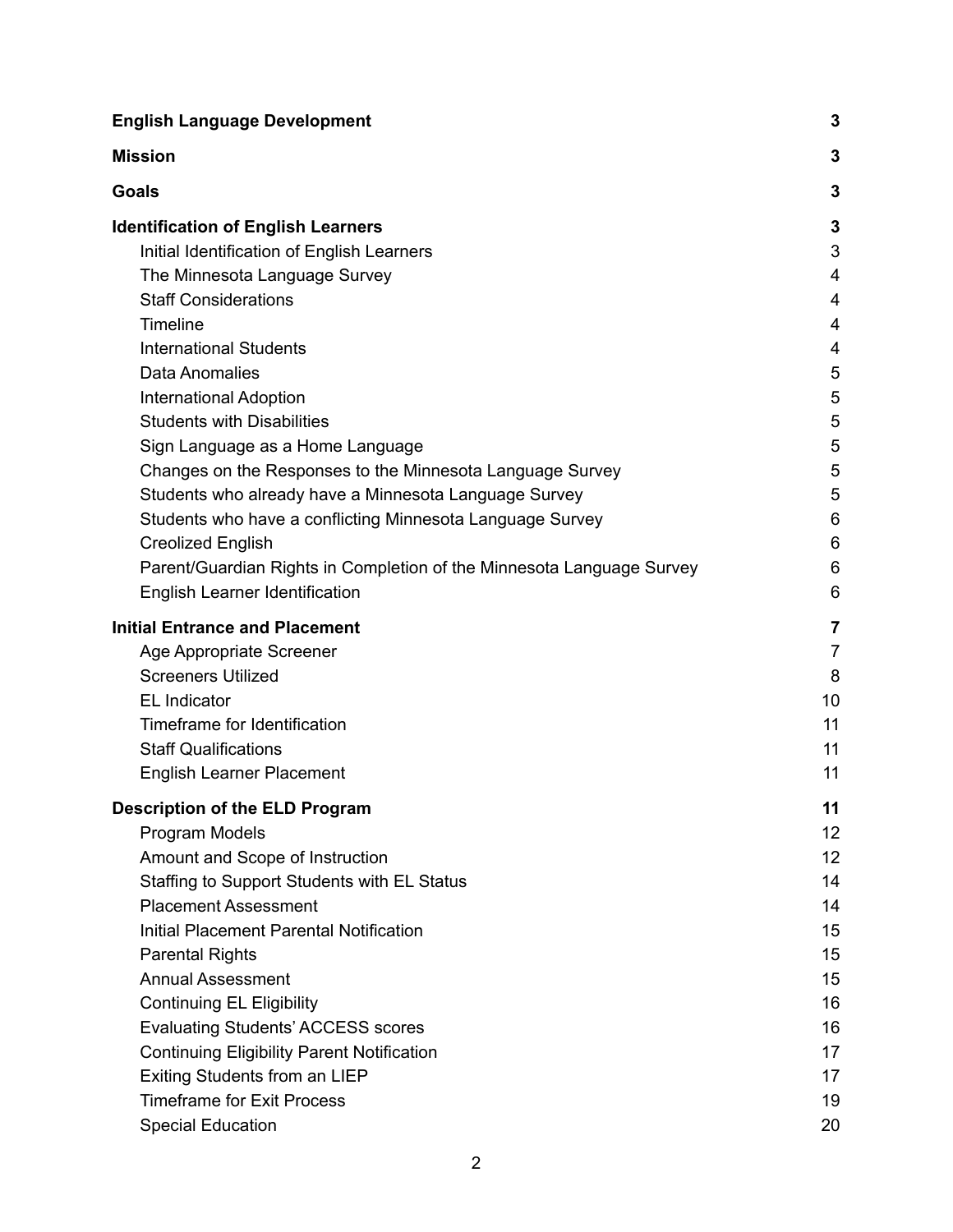# <span id="page-2-0"></span>**I. English Language Development**

At Achieve Language Academy, English Language Development (ELD) teachers work as a team with classroom teachers to support the needs of our learners. Licensed ELD teachers work within our PreKindergaten through eighth grade classrooms or through pull-out sessions to positively impact EL student success.

We use a variety of instructional strategies and teaching models to support our English learners. Some of the teaching models include co-teaching with content teachers, pull-out language instruction, and guided groups. We find that providing this kind of service in school targets students who may need additional support with content and language development. In these groups, we can support the students' academic and social language using content-based teaching.

We also have a small number of students who are new-to-country, or recently arrived to Minnesota. These students work one-on-one or in a small group with a licensed EL teacher who teaches them everyday English vocabulary as well the foundations for acquiring the English language.

# <span id="page-2-1"></span>**II. Mission**

The mission of the English Language Development Department is to move students toward grade-level proficiency in all academic areas.

# <span id="page-2-2"></span>**III. Goals**

The two major student goals of our team are the following:

- **A.** Provide English language services to students identified as EL by standardized means
- **B.** To increase language proficiency through content-based instruction

# <span id="page-2-4"></span><span id="page-2-3"></span>**IV. Identification of English Learners**

### **A. Initial Identification of English Learners**

English learners (ELs) at Achieve Language Academy are identified through a two-step process: 1) identification of primary language using responses from parents or guardians on the Minnesota Language Survey (MNLS) completed upon enrollment and 2) screening for English language ability using a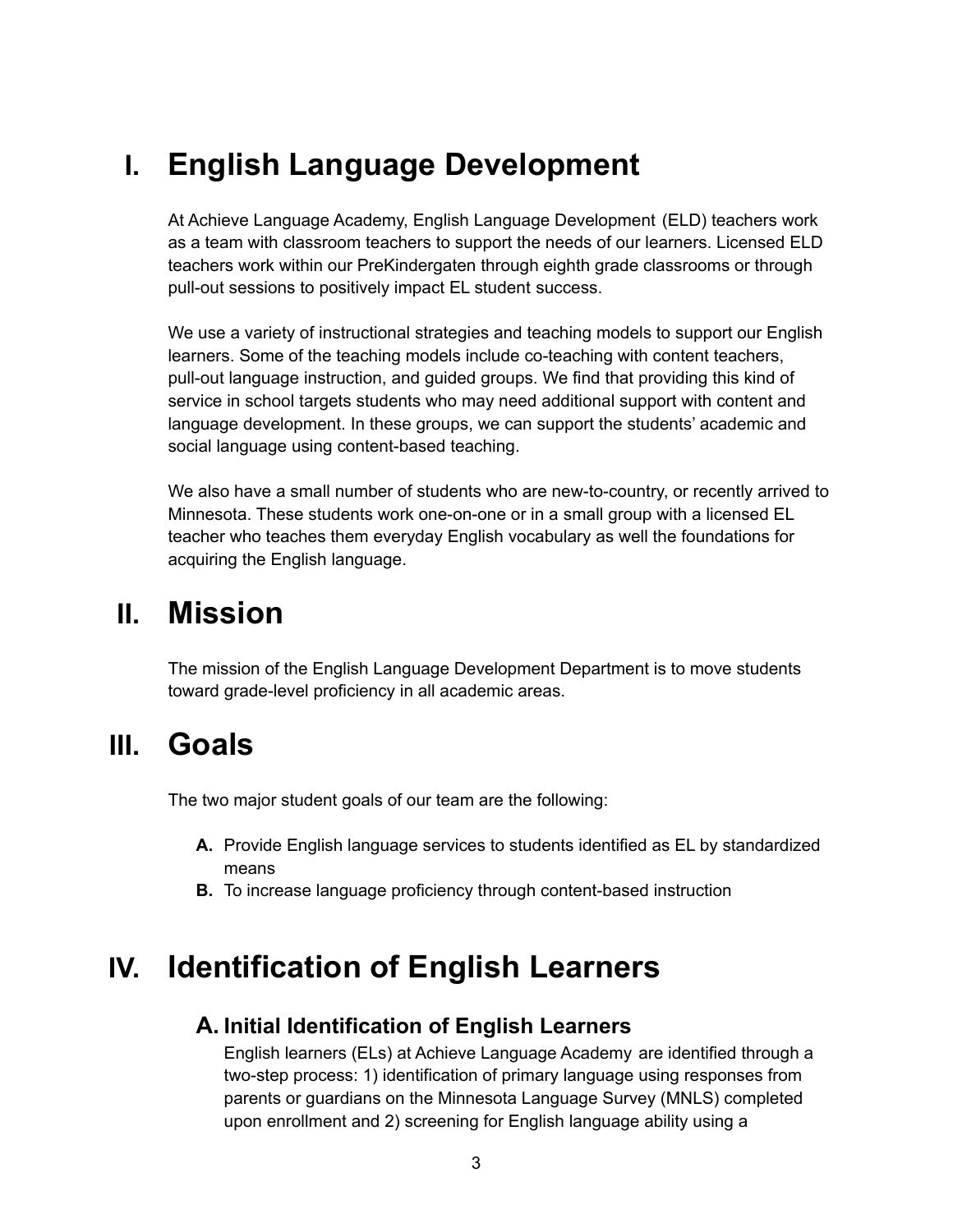state-approved language proficiency assessment. All students enrolling in Achieve Language Academy will have a parent or guardian complete the Minnesota Language Survey (MNLS). Based upon the results of the survey, a potential English learner will be screened using the age appropriate screener.

#### <span id="page-3-0"></span>**B. The Minnesota Language Survey**

All newly enrolling students in The Academy will have a parent or guardian complete the Minnesota Language Survey (MNLS). This will allow for a uniform and consistent method of identifying potential English learners (ELs).

The Minnesota Language Survey asks all parents and guardians, upon enrollment of their students in Minnesota public schools, to respond to four questions regarding their child's language use. The student's primary language is one of the data elements that is communicated to the state. The information provided by the parent and guardians is confidential and will only be shared with district staff who need the information to identify students eligible for English language development programs.

All parents and guardians enrolling a new student in the school will be provided the Minnesota Language Survey. Enrollment staff will not make assumptions about a student's language background based upon the student's appearance, last or first name, ethnic background, religious background and/or parent's language ability. To stay in compliance with state and federal law, all students will have a completed language survey on file.

#### <span id="page-3-1"></span>**C. Staff Considerations**

Those who administer the Minnesota Language Survey will have a thorough understanding of the purpose and processes for its administration. Any staff that will administer the language survey will be trained on the initial identification process and the survey's administration procedures. Relevant staff include: ALA registration staff, school support staff, or a school- based ELD teacher. Achieve Language Academy will also use an interpreter to assist the parent/guardian or use a translated MNLS.

#### <span id="page-3-2"></span>**D. Timeline**

For students enrolling at the beginning of the school year, the Minnesota Language Survey and the screening will take place within 30 days of enrollment. For students enrolling in the middle of the school year, the EL Identification process will occur within 10 days of enrollment.

#### <span id="page-3-3"></span>**E. International Students**

Parents, guardians, or host families of international students will complete the Minnesota Language Survey for their student using the steps described above.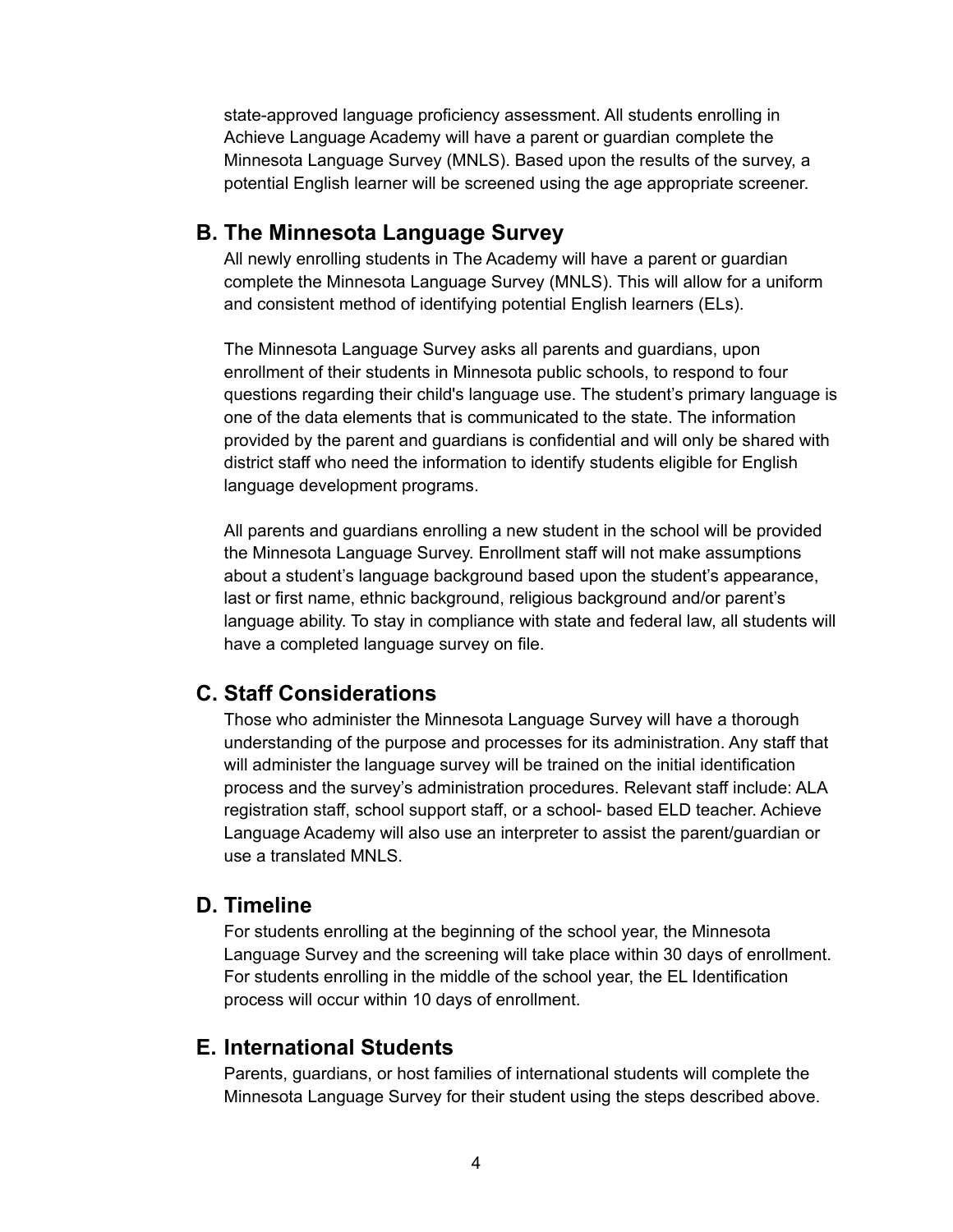## <span id="page-4-0"></span>**F. Data Anomalies**

If responses on the Minnesota Language Survey data are unclear or contradictory, Achieve Language Academy has a procedure for the review of the information and a meeting with the parents to discuss the responses.

In general, the student's home language does not change. However, if an error occurred upon initial enrollment, every effort will be made to ascertain the correct language background of the student.

### <span id="page-4-1"></span>**G. International Adoption**

If the parent or guardian completes a form indicating a language other than English, the student will be screened. If needed, Achieve Language Academy will provide a staff member who is trained to further discuss the language use of the student.

### <span id="page-4-2"></span>**H. Students with Disabilities**

If a child has a known disability, it is possible that parents will indicate that their child does not speak or use a language. In this situation, Achieve Language Academy will record the parents' language as the child's primary language with a brief explanation of the situation.

### <span id="page-4-3"></span>**I. Sign Language as a Home Language**

If the home language is American Sign Language, the parent or guardian will complete a MNLS form by answering the questions according to the prescribed procedure. This includes hearing students with ASL as a home language, as well as deaf students with hearing parents or guardians. Additionally, some deaf students who speak ASL may have hearing parents who speak languages other than English.

## <span id="page-4-4"></span>**J. Changes on the Responses to the Minnesota Language Survey**

Changes on the responses to the MNLS can be made if the parent or guardian has made a mistake or mismarked the form. The error/mismarking will be documented and the corrected Minnesota Language Survey will be placed in the student's cumulative folder.

#### <span id="page-4-5"></span>**K. Students who already have a Minnesota Language Survey**

Unless a newly enrolled student's records include a MNLS or records that detail EL services, parents/guardians of all new students will be required to complete a MNLS.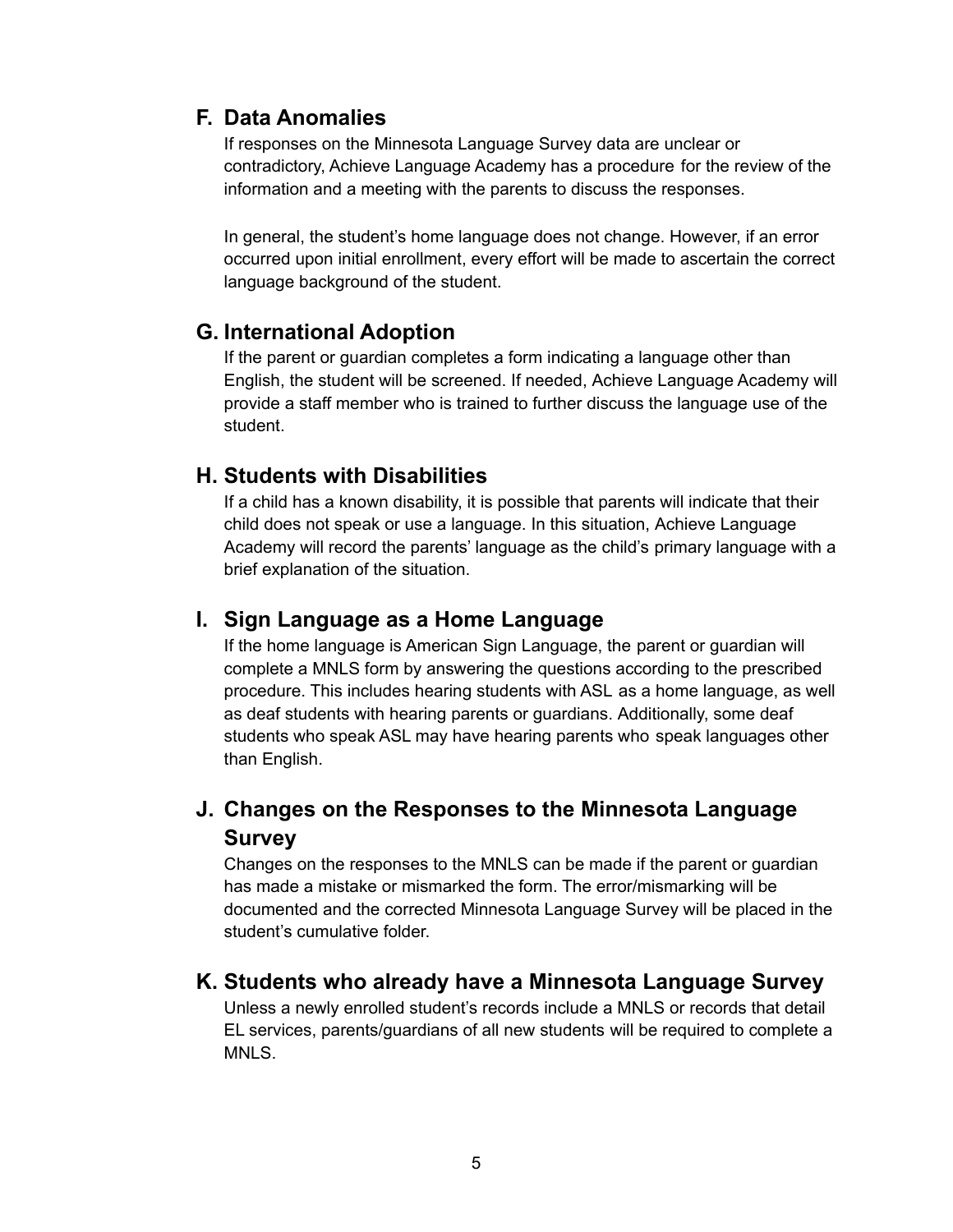## <span id="page-5-0"></span>**L. Students who have a conflicting Minnesota Language Survey**

There are students who have an MNLS from a previous Minnesota district indicating a primary language other than English, but the enrolling parent or guardian complete a Minnesota Language Survey upon enrollment in Achieve Language Academy with English only statements. In-take staff has a procedure that allows Achieve Language Academy's ELD staff to interview the parent/guardian and address the conflict.

### <span id="page-5-1"></span>**M. Creolized English**

English creoles such as Nigerian English, Liberian English, or Jamaican Patois are recorded as the home primary language. Speakers of English creoles will be screened. This does not include dialects such as British English.

## <span id="page-5-2"></span>**N. Parent/Guardian Rights in Completion of the Minnesota Language Survey**

Parents or guardians have the right to decline to respond to the Minnesota Language Survey. If they choose not to respond, Achieve will add to the MNLS a note that the enrolling parent/guardian declined to fill it out. Achieve has a procedure that allows EL staff or others within the district to discuss the effects of the refusal with the parent or guardian. Some talking points include:

- 1. It is in the best interests of the student for the district to understand the language background. The MNLS is a critical part in a larger piece that allows the districts and schools to understand how best to serve the student.
- 2. Language can be scaffolded in the classroom for the student to understand the academic language.
- 3. English language programs allow the student to learn English so they will be better able to access the academic curriculum.
- 4. Furthermore, students may receive additional language services when needed to support development of language alongside academic content learning.
- 5. Without the MNLS, the school can only make an approximation of the language needs of a student. Without a more specific response to the MNLS, the student might not be able to successfully meet the language demands in the classroom; leading to frustration and poor academic performance.

### <span id="page-5-3"></span>**O. English Learner Identification**

When a language other than English is identified on the Minnesota Language Survey, Achieve staff responsible for student placement will review the student's previous school documents to determine if a student was classified as an English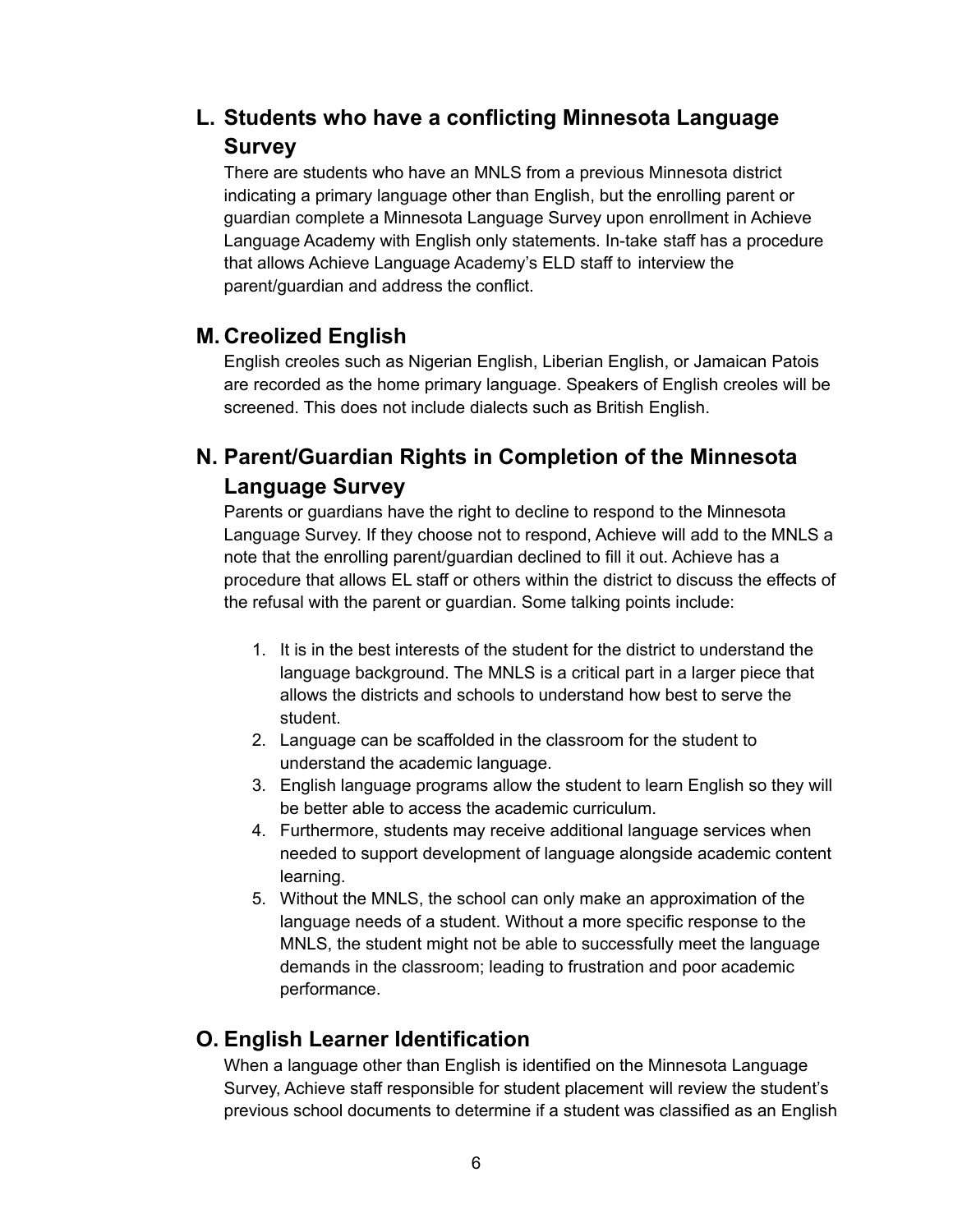learner. Depending upon the grade level (grades 1-12) of the student enrolling, and if the student is transferring from another Minnesota district having completed spring semester, the student should have an ACCESS 2.0 score report. The ELD team will use the results of the score to determine English language program placement. If the student is transferring from a school out of state that does not belong to the WIDA Consortium or does not have a current ACCESS 2.0 score, the student will be screened for English language proficiency.

If the student has not been enrolled in a Minnesota public school, and has a language use other than English, the student will go to the next step of the process: Identification of an English learner. If a student is new to the country, and based upon the MNLS, the student will go to the next step of the process and be screened for English language proficiency. As mentioned above, the student will then have their academic English language proficiency assessed using the required assessments.

# <span id="page-6-1"></span><span id="page-6-0"></span>**V. Initial Entrance and Placement**

### **A. Age Appropriate Screener**

Determination of the home language, using the Minnesota Language Survey (MNLS), is the first step in identification of an English Learner. Students who understand one or more languages other than English (as reported on the MNLS) then complete an approved English Language Proficiency (ELP) screener. The ELP screener measures the child's current proficiency level in English in the areas of listening, speaking, reading and writing. Trained Achieve ELD staff score the screener to determine if the student meets criteria to enter the ELD program. Only students who are not yet proficient in English are identified as English learners. Following initial placement in the district's LIEP, there is a 45-day grace period in which any errors made in determining a student's home language or ELP may be corrected. Achieve Language Academy also has a process to determine if students who were not initially identified as English learners may in fact be eligible for ELD instruction.

As mentioned above, the purpose of the screener is to accurately verify if the student has sufficient proficiency in English to meaningfully access the grade-level curriculum in English without ELD instruction and other support. The screener also helps identify students who will benefit from a Language Instruction Educational Program that includes ELD instruction that is aligned with the grade-level content area standards and the WIDA ELD standards in order to support growth in the four language domains and full proficiency in social, instructional and academic language across the content areas.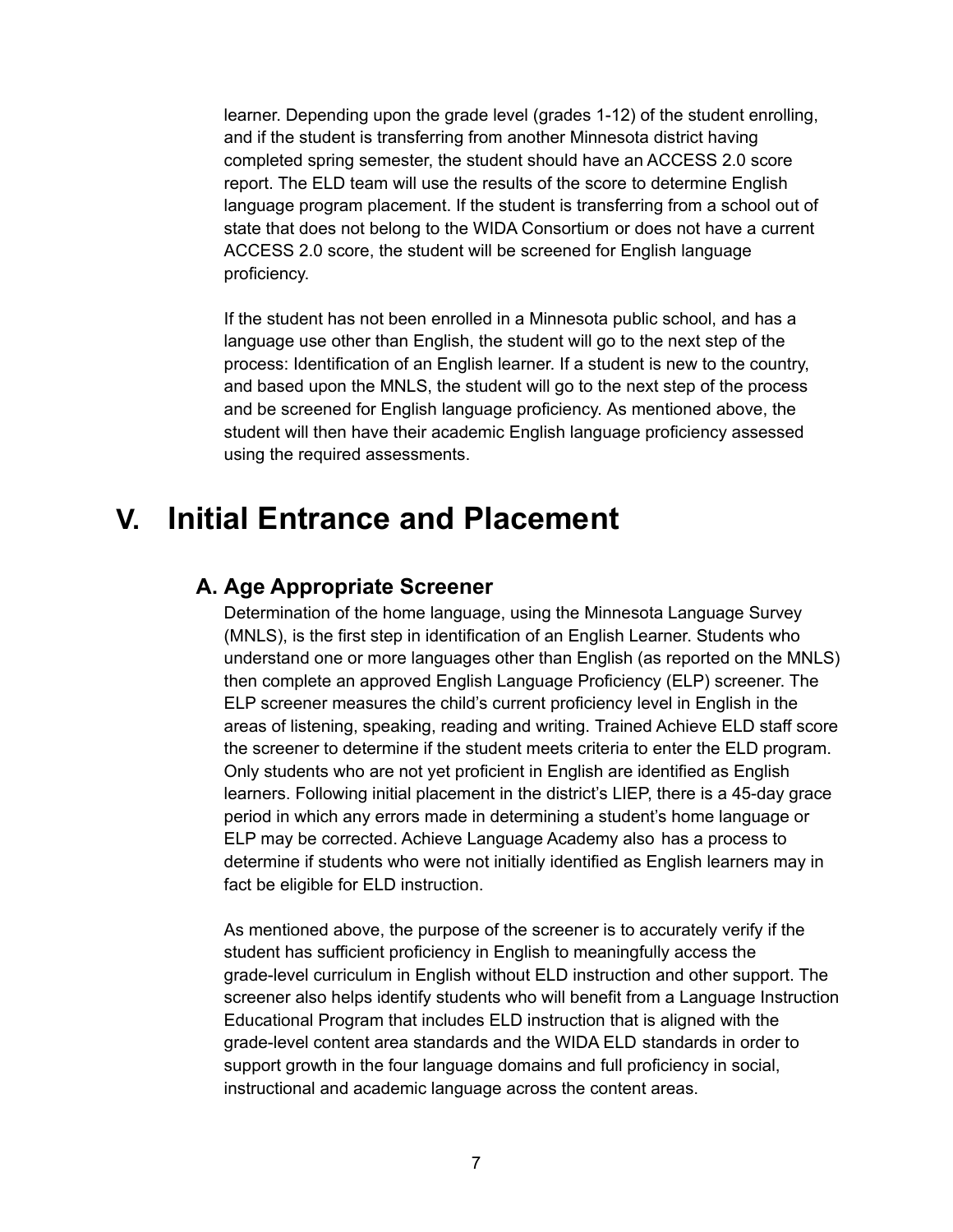#### <span id="page-7-0"></span>**B. Screeners Utilized**

Only a student who has a completed Minnesota Language Survey (MNLS), participated in the grade-appropriate English language screening assessment, and has been identified as an English learner will be enrolled in an English language educational program. If a student has not participated in a screener or does not have a completed MNLS, the student will not be placed into an ELD program. Instead, Achieve will have the parent or guardian complete the MNLS to determine if a student should be screened for English language proficiency.

Achieve Language Academy has historically utilized the Kindergarten WIDA-ACCESS Placement Test (W-APT) screener to identify Kindergarten students who may qualify for EL services. Beginning March 30, 2021, the WIDA Screener for Kindergarten is also available in Minnesota. For Kindergarten students, the W-APT will remain available through the 2021-2022 school year, but the WIDA Screener for Kindergarten will be the primary identification tool moving forward.

For grades 1-12, the WIDA Screener is the assessment used to identify students as English learners.

#### **WIDA-ACCESS Placement Test (W-APT)**

The Kindergarten W-APT assists in the identification and classification of ELs. For four-year-olds and 1st semester Kindergarteners, only the Listening and Speaking components will be used. The Kindergarten W-APT will be administered to first-semester kindergarten students for EL eligibility as outlined above. Kindergarteners being assessed during the second semester complete all four domains (listening, speaking, reading, and writing).

The WIDA MODEL Kindergarten assesses the four domains of listening, speaking, reading and writing. Test items are written from the model performance indicators of WIDA's five English Language Development (ELD) standards:

- 1. Social and instructional language.
- 2. The language needed for success in the content area of Language Arts.
- 3. The language needed for success in the content area of Mathematics.
- 4. The language needed for success in the content area of Science.
- 5. The language needed for success in the content area of Social Studies.

The Kindergarten W-APT is organized as a single, individually-administered test with a combined Speaking/Listening component. The Reading and Writing tests make up a separate test which should be used for Kindergarteners in the second semester of the school year, and only for students with literacy skills. The criteria for identifying whether or not a student requires EL services can be found below.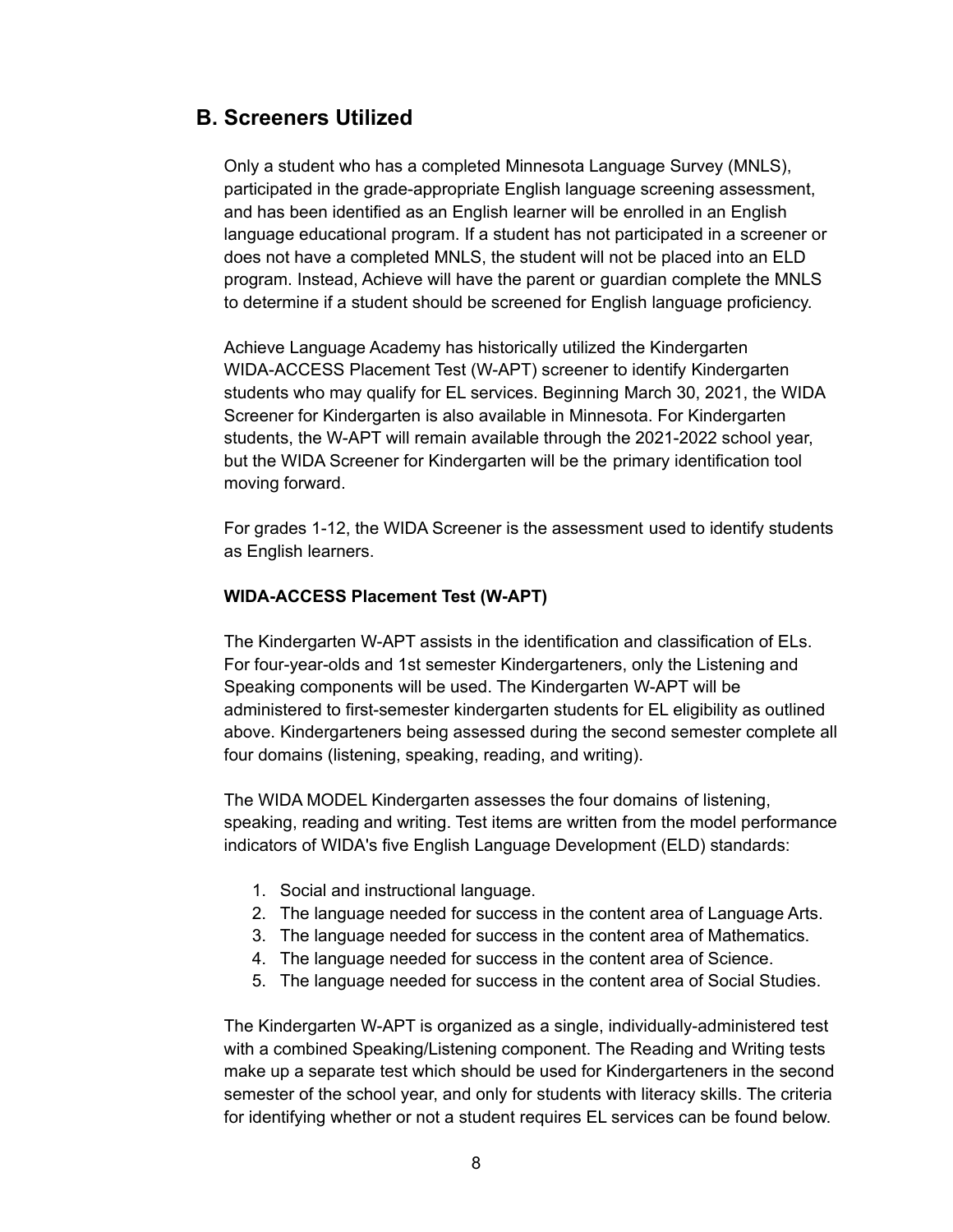| Grade                        | <b>Domains</b>                        | <b>W-APT Score</b><br><b>Identifies Student as</b><br>an English learner | <b>W-APT Score</b><br><b>Indicates Student</b><br>is NOT an EL |
|------------------------------|---------------------------------------|--------------------------------------------------------------------------|----------------------------------------------------------------|
| Kindergarten 1st<br>Semester | Listening and 27 or lower<br>Speaking |                                                                          | 28 or higher                                                   |
| Kindergarten 2nd<br>Semester | Listening and 27 or lower<br>Speaking |                                                                          | 28 or higher                                                   |
|                              | Reading                               | 10 or lower                                                              | 11 or higher                                                   |
|                              | Writing                               | 11 or lower                                                              | 12 or higher                                                   |

W-APT Criteria for Initial English Learner Identification in Minnesota

Students who do not meet the minimum criteria above are classified as an English learner, enrolled in the district's LIEP, and will receive ELD instruction from a qualified ESL teacher.

#### **WIDA Screener for Kindergarten**

The WIDA Screener for Kindergarten will be available for Minnesota students beginning in July of 2021. The screener is a paper-based test that includes a Listening & Speaking section that can function alone as an oral language test, as well as a Writing section and a Reading section.

After completing the WIDA Screener for Kindergarten, ELD staff enter the student's scores on the WIDA Screener for Kindergarten Score Calculator webpage to generate a report of the student's test performance. The score report shows performance in terms of the WIDA English language proficiency levels. More information regarding the requirements for using this screener to qualify students for EL services in Minnesota as well as qualifying scores are forthcoming from the Minnesota Department of Education (MDE).

#### **WIDA Grades 1-12 Online and Paper Screener**

To ensure state and local compliance with the Every Student Succeeds Act (ESSA), Achieve utilizes the WIDA Screener for students entering grades 1-8. The WIDA Screener is an English language proficiency screener assessment given to newly enrolled students in Minnesota. The purpose of this assessment is to determine EL eligibility.

Both the WIDA Screener Online and WIDA Screener Paper assess the four language domains of Listening, Speaking, Reading, and Writing. The assessment examines the students' English language proficiency in five areas: Social and Instructional Language (SIL); the Language of English Language Arts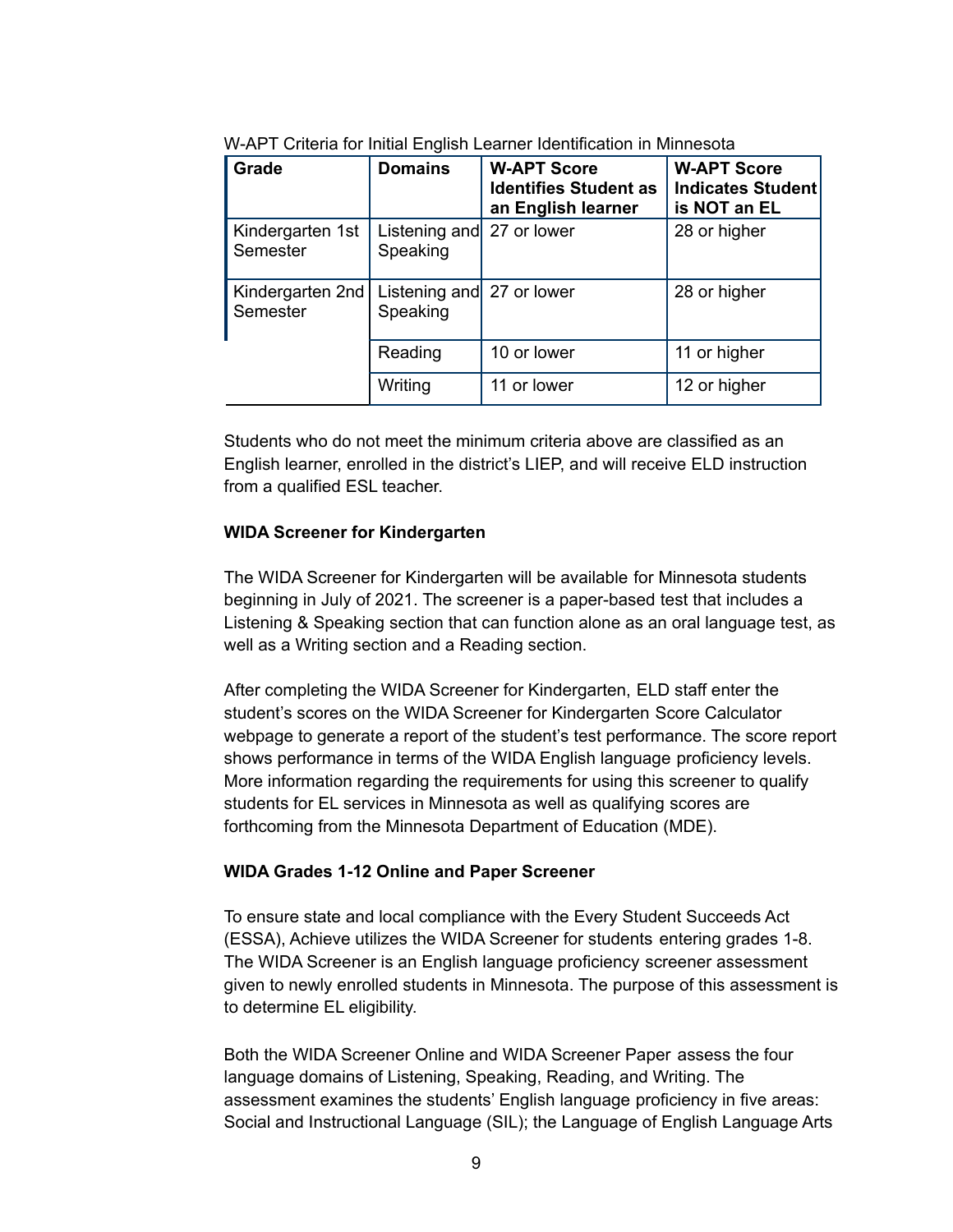(LoLA); the Language of Mathematics (LoMA); the Language of Science (LoSC); and the Language of Social Studies (LoSS). The main purpose of the WIDA Screener is to determine EL eligibility. The assessment also provides a preliminary measure of a student's English language proficiency in Grades 1–12.

For grades 1-8, a student with (1) an overall composite score of 4.5 or higher and (2) no single domain score below a 4.0, is considered to be proficient in English and not eligible for EL status. If a student scores a 4.5 on the overall composite or one of the domain scores is below a 4.0, then the student is an eligible English learner and will be enrolled in ELD instruction in the district.

Proficiency criteria for the WIDA Screener

#### **WIDA Screener Grades 1-12: Online and Paper**

The student is identified as an English Learner if either of the statements below are true:

- Overall composite is below 4.5.
- Any domain score is below 4.0.

The score indicates that the student is NOT an English Learner if both criteria below are true:

- Overall composite score is 4.5 or higher
- Each domain score is 4.0 or higher

#### <span id="page-9-0"></span>**C. EL Indicator**

The EL Indicator is used while implementing two of the Minnesota Standardized English Learner Procedures: Identification and Exit. This data element is used to indicate to the State of Minnesota that the student has a primary home language other than English, has been screened for English language proficiency, and was found not proficient. This element is used in several federal reports which generate aid. Additionally, the element is used in the calculation of the English Learner formula of basic skills revenue.

Under Minnesota State Statute, Section 124D.59, Subdivision 2, an "English learner" is defined as a pupil in kindergarten through grade 12 or a prekindergarten student enrolled in an approved voluntary prekindergarten program under section 124D.151 or a school readiness plus program who meets the requirements under subdivision 2a or the following requirements:

- 1. The pupil, as declared by a parent or guardian first learned a language other than English, comes from a home where the language usually spoken is other than English, or usually speaks a language other than English; and
- 2. The pupil is determined by a valid assessment measuring the pupil's English language proficiency and by developmentally appropriate measures, which might include observations, teacher judgment, parent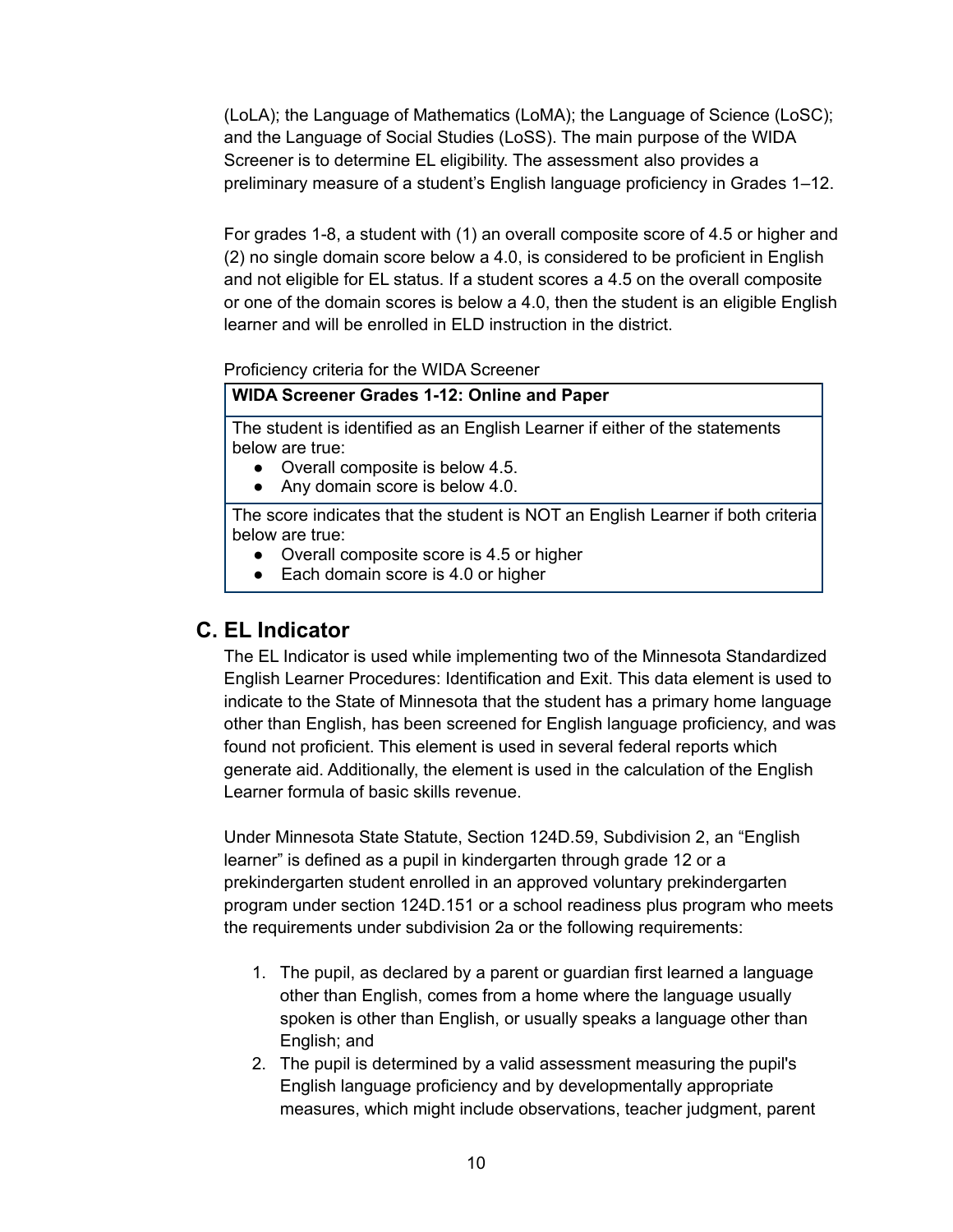recommendations, or developmentally appropriate assessment instruments, to lack the necessary English skills to participate fully in academic classes taught in English."

Students who have a Minnesota Language Survey indicating a language other than English, who have participated in the age-appropriate screener and who have been identified as an English learner will also be identified as "Y" under EL Indicator. Student who have a Minnesota Language Survey indicating a language other than English, who have participated in the age-appropriate screener and who have not been identified as an English learner will be identified as "N" (no) under EL Indicator.

#### *Parental Refusal*

If the parent or guardian refuses to complete the Minnesota Language Survey, Achieve will document the refusal and place it in the student's cumulative folder.

#### <span id="page-10-0"></span>**D. Timeframe for Identification**

Achieve will begin the process of identification upon enrollment. As mentioned above, all newly enrolling students will have a completed MNLS in their cumulative folder. Within 30 calendar days of enrollment at the beginning of a new school year, Achieve will have completed the identification process; both the completion of the MNLS and the English language proficiency assessment, or locate WIDA Access 2.0 scores from the student's previous school district. A student's parent or guardian will be notified of service within 30 calendar days. If enrollment occurs after the beginning of the school year, Achieve has 2 weeks to complete the process and notify the parents.

#### <span id="page-10-1"></span>**E. Staff Qualifications**

Initial placement of an identified English learner (EL) into a Language Instruction Educational Program (LIEP) will be made by ELD staff.

#### <span id="page-10-2"></span>**F. English Learner Placement**

After initial identification as an English learner (through use of the MNLS and the English Language Development (ELD) assessment results [see identification guide]), the student will be placed in a Language Instruction Educational Program (LIEP). The student will receive instruction from a teacher who has a license or a variance in ESL.

# <span id="page-10-3"></span>**VI. Description of the ELD Program**

The ELD program provides EL instruction using various instructional models and appropriate instructional materials. The ELD program integrates language and content to support students' achievement of English language proficiency and meet state academic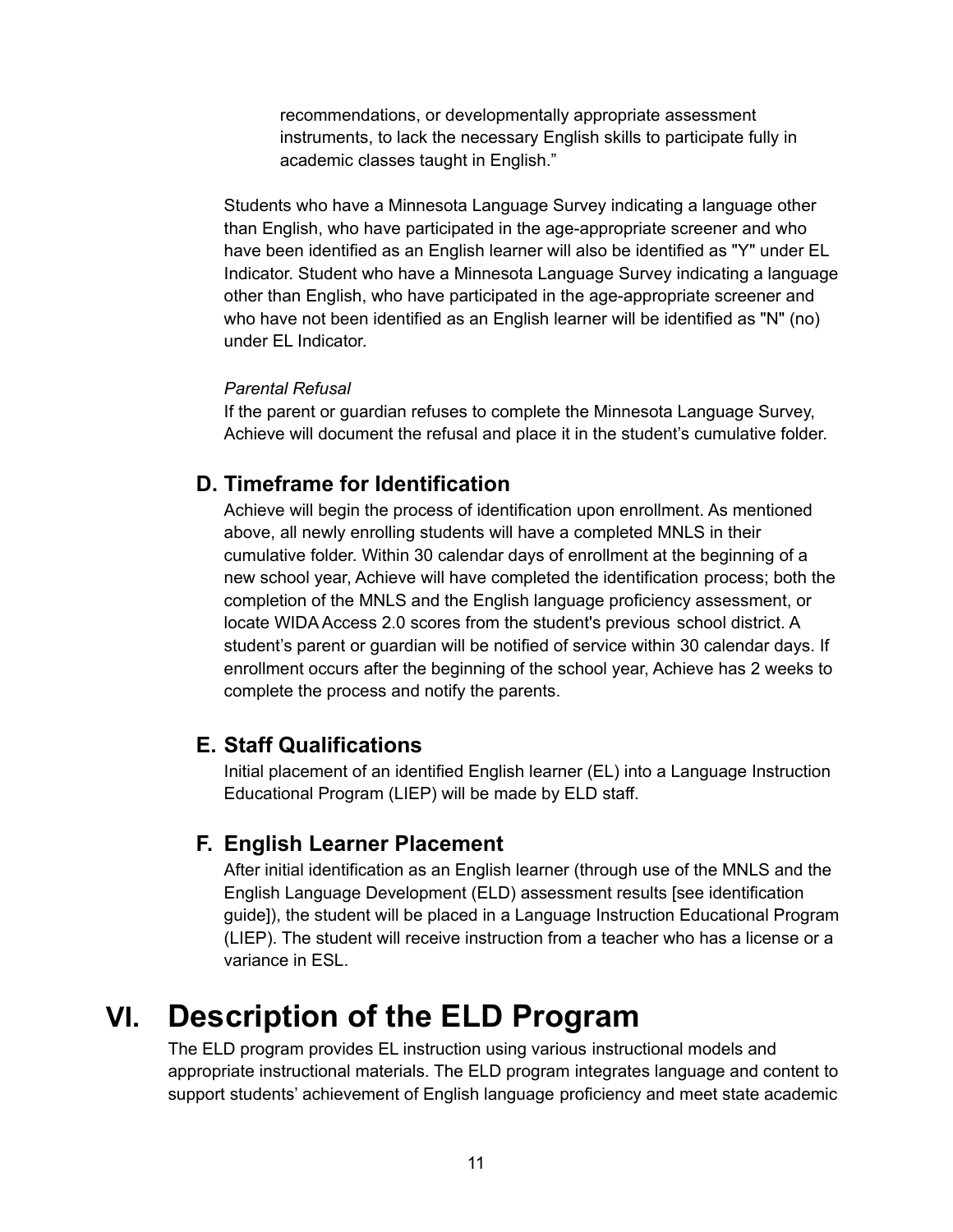standards. All EL instruction will be aligned to grade-level standards, and all grade-level instruction will include supports that allow for access and promote language acquisition.

Classroom teachers have primary responsibility for all students, including those with English learning needs. Staff will be trained in the alignment of ELD and content standards through professional development. In addition:

- EL licensed teachers provide direct English language instruction to students in four domains of instruction: Speaking, Listening, Reading and Writing;
- EL licensed teachers collaborate with classroom/content area teachers and student support staff, to support students' success based on each student's English learning needs;
- All staff provide culturally responsive resources and services to EL students and their families;
- EL teachers align their program with the district's curricula in English literacy, math, science, and social studies, the WIDA ELD Standards Framework, and Minnesota state content standards.

The EL teacher participates in mainstream curriculum writing and lesson planning with a focus on language scaffolding and targeted supports. Instruction focuses on developing English communication and academic language skills through listening, speaking, reading, and writing for success in school. The mainstream curriculum is supported through the WIDA language proficiency standards.

## <span id="page-11-0"></span>**A. Program Models**

The following program models are the main modes of instruction in Achieve Language Academy's ELD program:

- 1. Co-Teaching: EL instruction is provided via co-teaching opportunities in the classroom. Co-teaching is scheduled into content classes based on student need. Home language supports are encouraged and utilized in instruction, as needed. Co-planning by the ELD teachers and content teachers ensures appropriate supports for EL students.
- 2. Push-in instruction is used to provide service to students so the content teacher and EL teacher can use various teaching strategies, such as small group instruction or station teaching.
- 3. Pull-out instruction is used for beginner/newcomer students and is aligned to grade-level instruction. Students are never removed from core, large group instruction. Pull-out occurs during independent reading time or intervention time.

### <span id="page-11-1"></span>**B. Amount and Scope of Instruction**

EL students receive targeted English Language Development instruction from licensed EL teachers according to grade level and need as demonstrated by WIDA ELP levels. Students will also be supported through scaffolding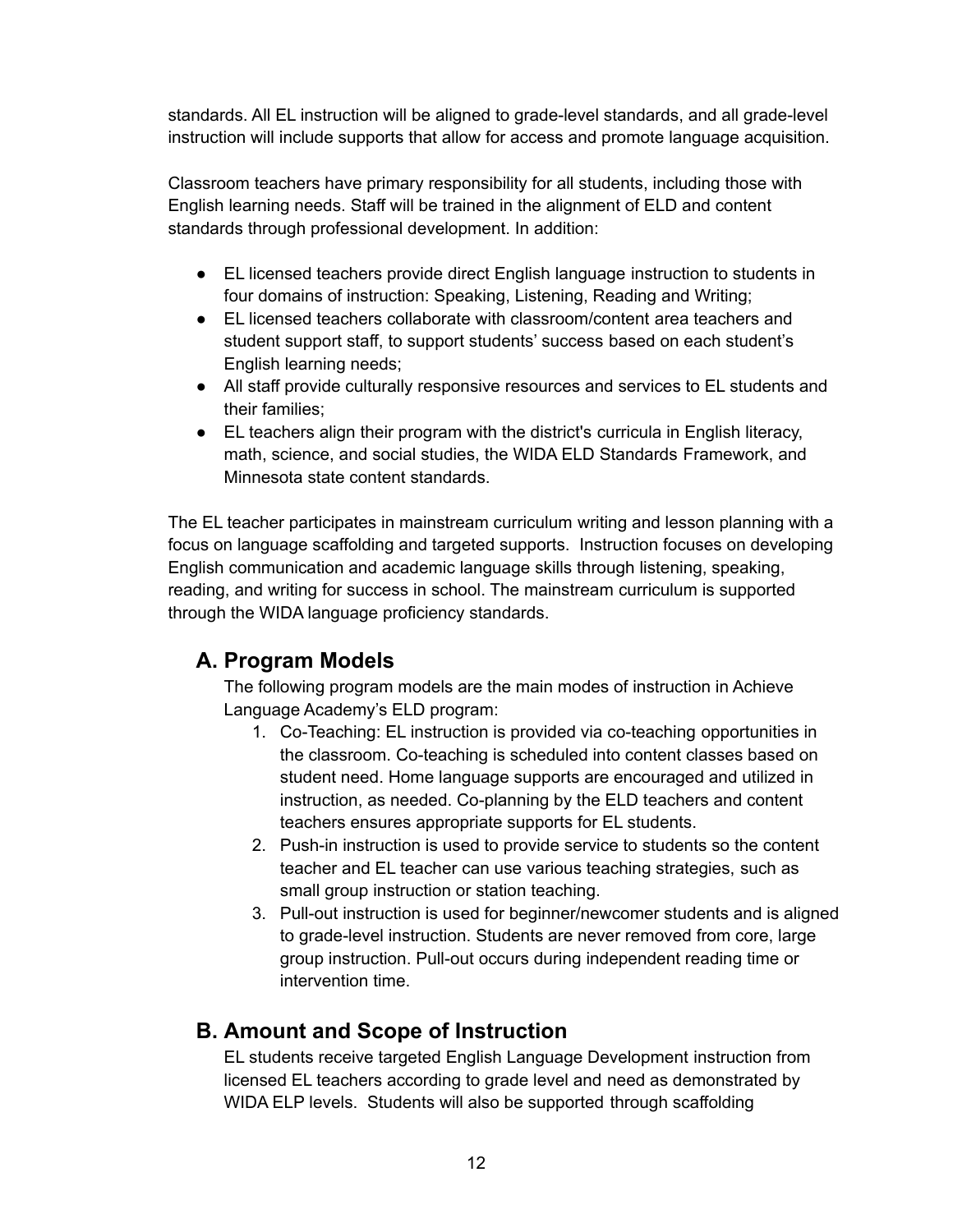techniques in mainstream classrooms so that each student is able to access the grade-level content.

Daily Instruction Model (based on WIDA ELP levels)

| <b>Service</b><br><b>Types</b>   | Levels 1/2: Entering and<br><b>Emerging</b>                               | Level 3/4: Developing and<br><b>Expanding</b>                            | Levels 5/6:<br>Reaching                  |  |  |
|----------------------------------|---------------------------------------------------------------------------|--------------------------------------------------------------------------|------------------------------------------|--|--|
| PreKindergarten and Kindergarten |                                                                           |                                                                          |                                          |  |  |
| Co-teaching                      | With ELA class                                                            | With ELA class                                                           | With ELA class                           |  |  |
| ELD Push-in                      | 30-60 minutes daily                                                       | 30-60 minutes daily                                                      | 30-60 minutes<br>daily                   |  |  |
| <b>ELD Pull-out</b>              | 20-30 minutes daily for<br>kindergarteners                                | N/A                                                                      | N/A                                      |  |  |
| Classroom<br>supports            | <b>SIOP Strategies</b>                                                    |                                                                          |                                          |  |  |
| Grades 1-2                       |                                                                           |                                                                          |                                          |  |  |
| Co-teaching                      | With ELA class                                                            | With ELA class                                                           | With ELA class                           |  |  |
| ELD Push-in                      | Additional daily instruction for<br>newcomers                             | N/A                                                                      | N/A                                      |  |  |
| <b>ELD Pull-out</b>              | 20 minutes daily                                                          | 20 minutes daily                                                         | N/A                                      |  |  |
|                                  | Additional 30-50 minutes daily<br>individual instruction for<br>newcomers |                                                                          |                                          |  |  |
| Classroom<br>supports            | <b>SIOP Strategies</b>                                                    |                                                                          |                                          |  |  |
| Grades 3-4                       |                                                                           |                                                                          |                                          |  |  |
| Co-teaching                      | With ELA/Math class                                                       | With ELA/Math class                                                      | Mainstream all<br>classes                |  |  |
| ELD Push-in                      | 90 minutes daily                                                          | 90 minutes daily                                                         | N/A                                      |  |  |
| <b>ELD Pull-out</b>              | 60 minutes daily                                                          | Flexible groups as needed for<br>academic language/ skill<br>instruction | As needed for<br>lowest ACCESS<br>domain |  |  |
| Classroom<br>supports            | <b>SIOP Strategies</b>                                                    |                                                                          |                                          |  |  |
| Grades 5-6                       |                                                                           |                                                                          |                                          |  |  |
| Co-teaching                      | With ELA class                                                            | With ELA class                                                           | Mainstream all<br>classes                |  |  |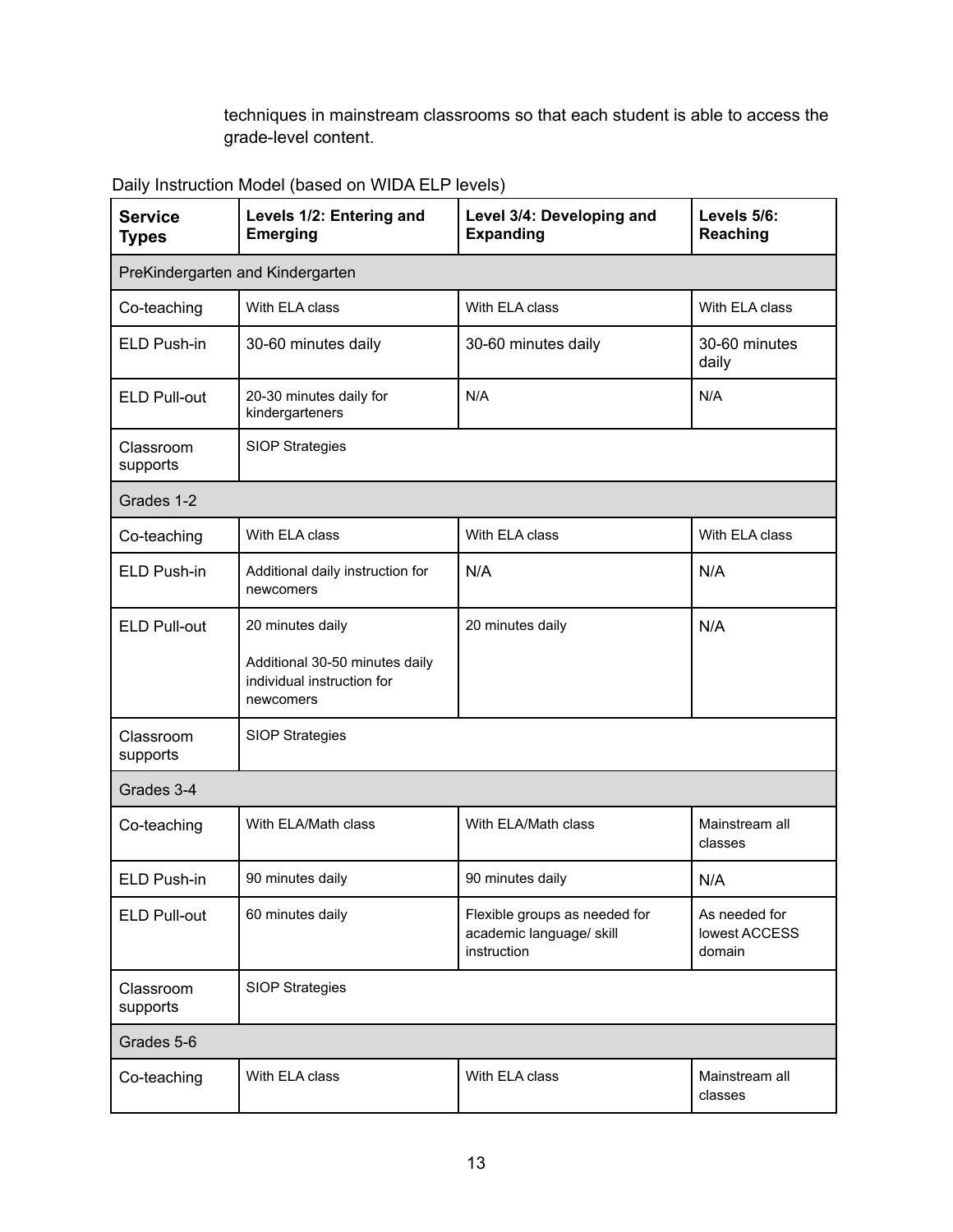| ELD Push-in           | 60 minutes daily                                                                           | 30 minutes daily                                                                           | N/A                                      |  |
|-----------------------|--------------------------------------------------------------------------------------------|--------------------------------------------------------------------------------------------|------------------------------------------|--|
| ELD Pull-out          | 30 minutes daily<br>Additional 30 minutes daily<br>individual instruction for<br>newcomers | 30 minutes daily OR during<br>intervention time 1 day per week<br>for lowest ACCESS domain | As needed for<br>lowest ACCESS<br>domain |  |
| Classroom<br>supports | <b>SIOP Strategies</b><br>Co-planning with content teacher in science & social studies     |                                                                                            |                                          |  |
| Grades 7-8            |                                                                                            |                                                                                            |                                          |  |
| Co-teaching           | With FI A class                                                                            | With FI A class                                                                            | Mainstream all<br>classes                |  |
| ELD Push-in           | 60 minutes Daily                                                                           | 60 minutes Daily                                                                           | N/A                                      |  |
| <b>ELD Pull-out</b>   | 30 minutes daily<br>Additional 30 minutes daily for<br>newcomers                           | 30 minutes daily                                                                           | As needed for<br>lowest ACCESS<br>domain |  |
| Classroom<br>supports | <b>SIOP Strategies</b>                                                                     |                                                                                            |                                          |  |

#### <span id="page-13-0"></span>**C. Staffing to Support Students with EL Status**

Achieve Language Academy employs 1 EL teacher for every two grade levels in order to deliver effective programming and services schoolwide. All EL teachers will hold a current tiered Minnesota K-12 English as a Second Language (ESL) teaching license. Ongoing professional development around supporting the needs of students with EL status and their families is required of all EL teachers, content teachers, and paraprofessionals who work with EL-identified students, which may include the annual Minnesota English Learners Education Conference (MELEd) or school wide EL professional learning.

All teachers are responsible for designing and delivering instruction that meets the needs of all students, including ELs. They are also accountable for designing instruction to be delivered by paraprofessionals.

### <span id="page-13-1"></span>**D. Placement Assessment**

English language and classroom teachers identify and address specific student language abilities and needs with regard to classroom and LIEP placement. The WIDA Screener (online) is intended to determine English learner eligibility and provide a preliminary proficiency level for students. Teacher judgment and additional assessment ensure proper student placement in the LIEP. Minnesota Comprehensive Assessments (MCAs) and Measure of Academic Proficiency (MAP) are used for classroom placement, but are not used for English language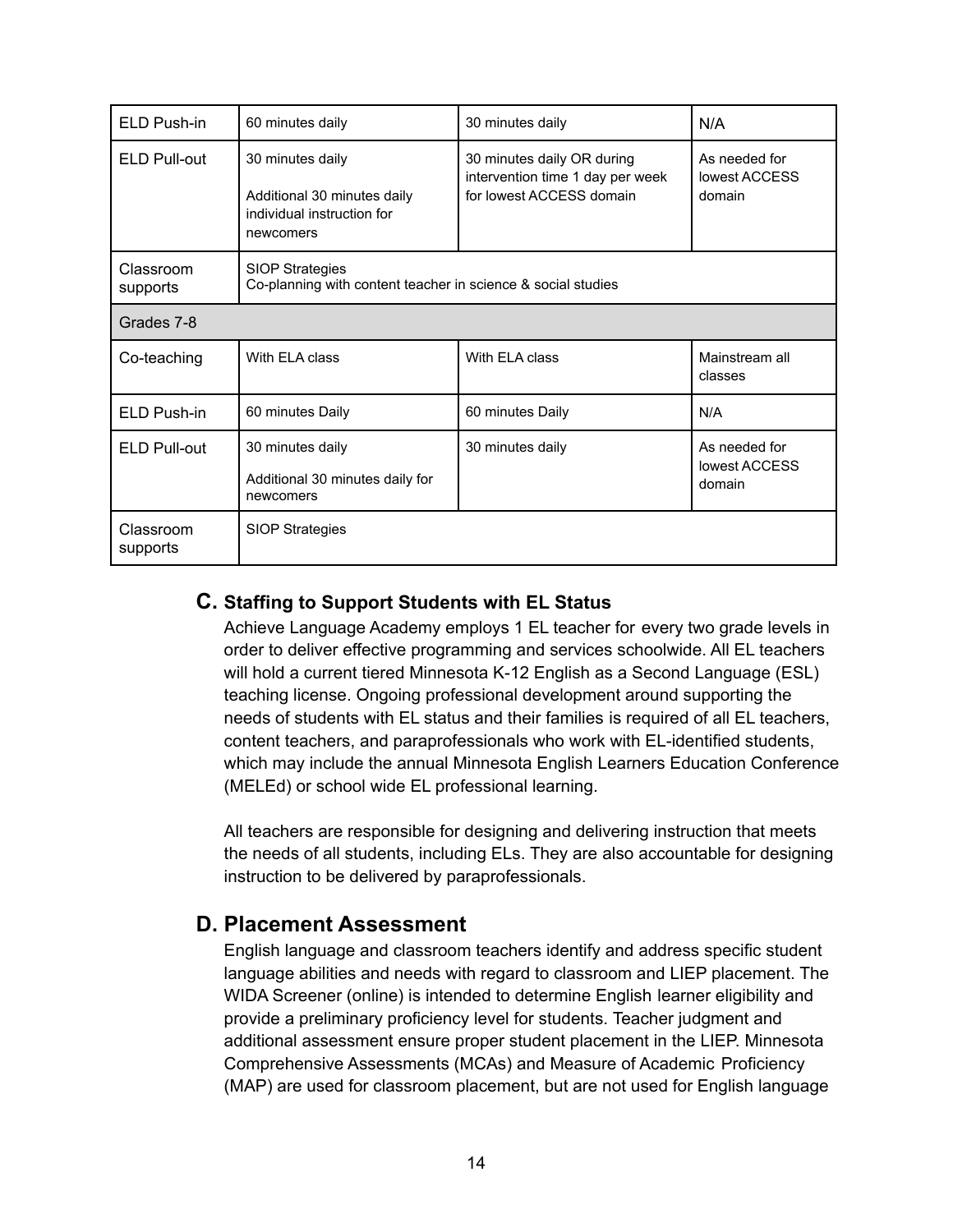program level determination. Only assessments measuring students' English language ability are given for placement purposes.

#### <span id="page-14-0"></span>**E. Initial Placement Parental Notification**

Minnesota Statutes, section 124D.61 requires that parents and guardians are notified within 10 calendar days of enrollment of an EL in an LIEP. When Achieve initially enrolls an EL in an LIEP, the school will utilize the English learner program placement letter located on the TransACT.com website.

The parent notification letter will be sent home in a language accessible to the parent and guardian. The parent notification informs the parents that the student has been enrolled in an LIEP. Additionally, the letter informs the parents that they have the right to visit the program, to request a conference to understand the program, and to withdraw the child. Achieve will include additional information about the description of the purpose, method and content of the program. Letters are sent home in English as well as the preferred language of communication as indicated by the parent.

#### <span id="page-14-1"></span>**F. Parental Rights**

A parent or guardian has the right at any time to withdraw the student from the LIEP by providing written notice of this intent to Achieve's Executive Director. The parent or guardian may re-enroll the child in the LIEP upon request. These letters are kept in the students cumulative file. Each year the child attends Achieve, parents must fill out a "Request for Withdrawal from receiving EL services" form.

#### <span id="page-14-2"></span>**G. Annual Assessment**

Under both federal and state law, all students enrolled in K-12 grades and identified as English Learners will participate in the annual English language proficiency assessment, ACCESS 2.0. All students who have been identified as English Learners, regardless of whether or not they are enrolled in an LIEP, will participate in the ACCESS 2.0 assessment. This assessment usually takes place in February and March.

If parents choose to opt-out of ACCESS for ELLs testing, the appropriate forms will be completed, and saved in the student's cumulative file.

If a student does not participate in the ACCESS for ELLs, the student cannot be considered to have met the proficiency requirement for exiting the EL identification. A student will remain identified as an English learner until the student has met the exit requirement.

Initial ACCESS score results for ELs are typically available in May on the Minnesota Department of Education's website under secure reports or secure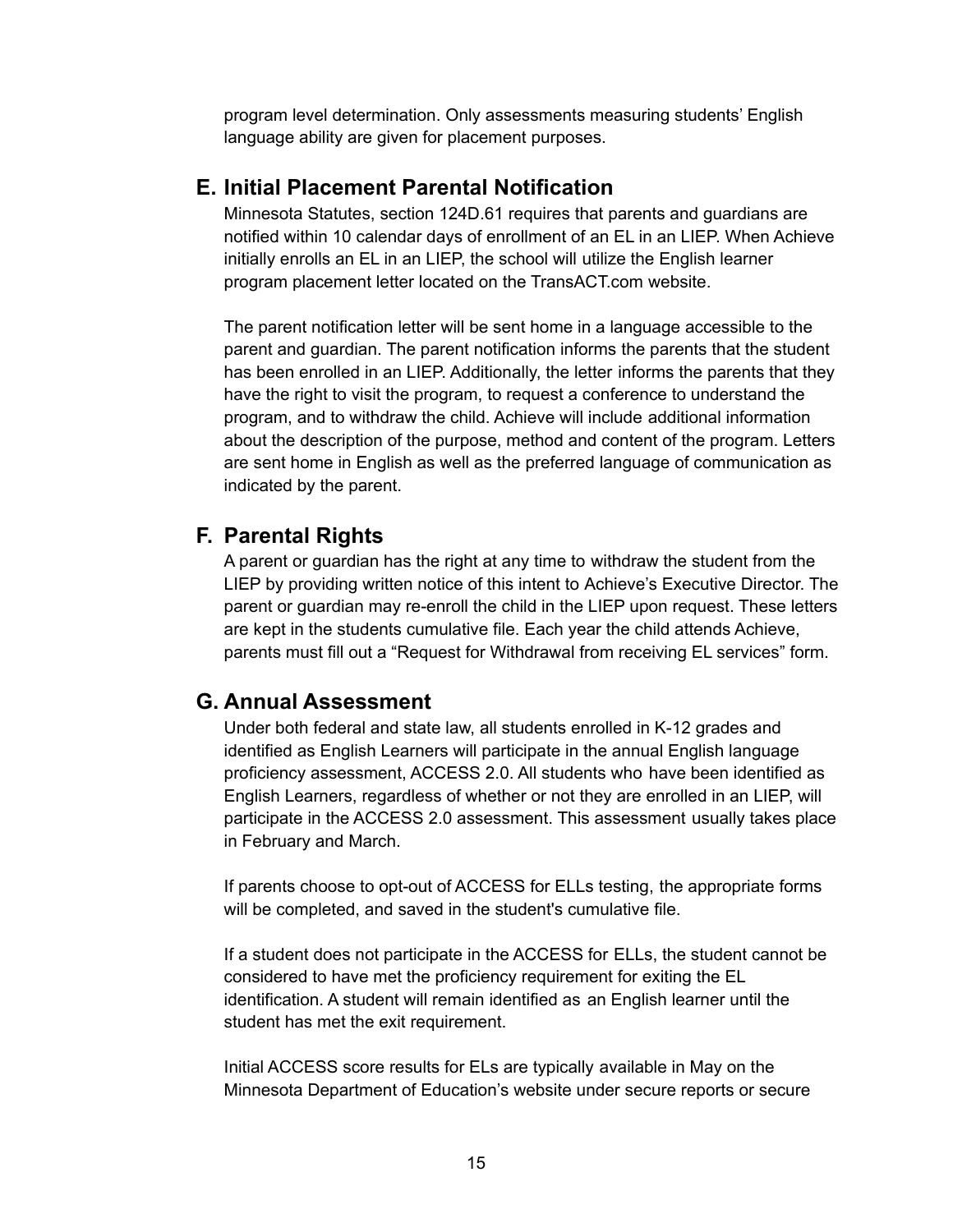reports Section/site. The results of the ACCESS 2.0 assessment guide the EL team to determine if a student continues to be EL eligible.

After a student is placed in the Language Instruction Education Program (LIEP), Achieve will annually identify students who continue to be eligible for English language instruction. Each spring, Achieve will evaluate every EL's WIDA ACCESS 2.0 scores to determine continuing program eligibility.

#### <span id="page-15-0"></span>**H. Continuing EL Eligibility**

After a student is placed in the LIEP, Achieve will annually identify students who continue to be eligible for English language instruction. An EL continues to be eligible for instruction in an LIEP if the student does not have a proficient score on the ACCESS test.

#### <span id="page-15-1"></span>**I. Evaluating Students' ACCESS scores**

Achieve will wait until all ACCESS scores are available before beginning the continuing eligibility process. Any school staff member with permission to view preliminary ACCESS scores may analyze the data to determine if the student has met criteria for continuing eligibility. However, additional criteria (see below) will be collected and evaluated by ELD staff with assistance from the content teacher and other stakeholders.

Achieve will first examine students' composite scores on ACCESS. If a student's overall composite score is not at least 4.5 on ACCESS, the student does not meet the definition of English language proficient and is, therefore, automatically eligible for continuing ELD instruction and will be enrolled in the LIEP in the following school year.

There are three outcomes:

- 1. A student has at least two individual domain scores (listening, speaking, reading, or writing) that are below 3.5. The student is automatically eligible for ELD instruction and will be enrolled in ELD instruction in the following school year.
- 2. A student has all of the domains equal to or greater than 3.5 and has a composite score of 4.5 or higher. The student is considered to be proficient, is no longer eligible for enrollment in the LIEP, and will not be enrolled in ELD instruction in the following school year.
- 3. A student has at least three out of four domain scores equal to or greater than 3.5 and a composite score of 4.5 or higher. In this case, additional criteria will be used to determine continuing eligibility. If the student continues to be eligible for participation in the LIEP, in the following year the student will be enrolled in the LIEP and continue to receive ELD instruction.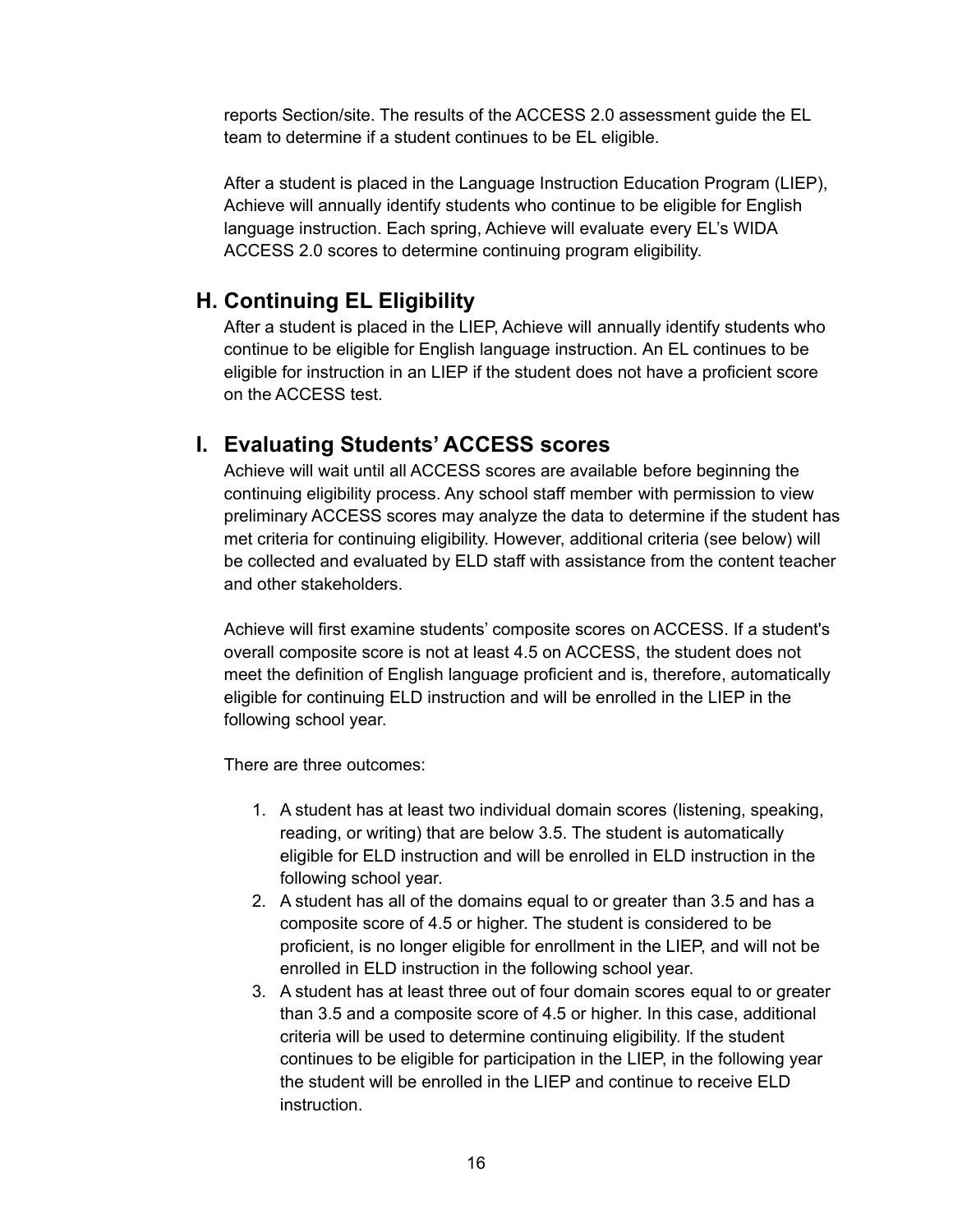## <span id="page-16-0"></span>**J. Continuing Eligibility Parent Notification**

Title I of ESEA as amended by ESSA requires that parents and guardians of ELs are annually notified within 30 calendar days of enrollment of an EL in an LIEP. When an EL continues in an LIEP, Achieve will utilize the English learner program placement letter located on the TransACT.com website.

The parent notification letter will be sent home in a language accessible to the parent and guardian. The parent notification informs the parents that the student has been enrolled in an LIEP. Additionally, the letter informs the parents that they have the right to visit the program, to request a conference to understand the program, and to withdraw the child. Achieve will include additional information about the description of the purpose, method and content of the program. Minnesota Department of Education recommends that all letters are sent home in English as well as the preferred language of communication as indicated by the parent.

## <span id="page-16-1"></span>**K. Exiting Students from an LIEP**

Achieve will wait until ACCESS test scores are available before beginning the exiting process. If a student has an overall composite score of at least 4.5 and three out of four domain scores (listening, speaking, reading, and writing) of at least 3.5, that student has met the ACCESS proficiency score (See section below). If a student has not met the ACCESS proficiency score, the student will continue to receive instruction in an LIEP.

If, on the other hand, a student's ACCESS composite score is at least 4.5 and ALL domain scores are at least 3.5, the student will be exited from the LIEP and reclassified in MARSS at the beginning of the following school year. If a student does not have a proficient ACCESS score, Achieve will not exit that student from the LIEP.

#### **1. Additional EL Exit Criteria**

This section should only be consulted if a student has a proficient ACCESS score, but one individual domain score is below 3.5. If a student's composite score is at least 4.5 but one domain score is below 3.5, Achieve will use Additional EL Exit Criteria to determine if a student should be exited from the LIEP or kept in the program for additional instruction.

#### **2. Applying Additional Exit Criteria**

If Achieve uses an additional language assessment to document that a student does not yet have the English language proficiency needed to be successful in the content classroom, *and* if Achieve documents that a student is currently not successful in core content classes because that student needs additional ELD support, Achieve will continue to instruct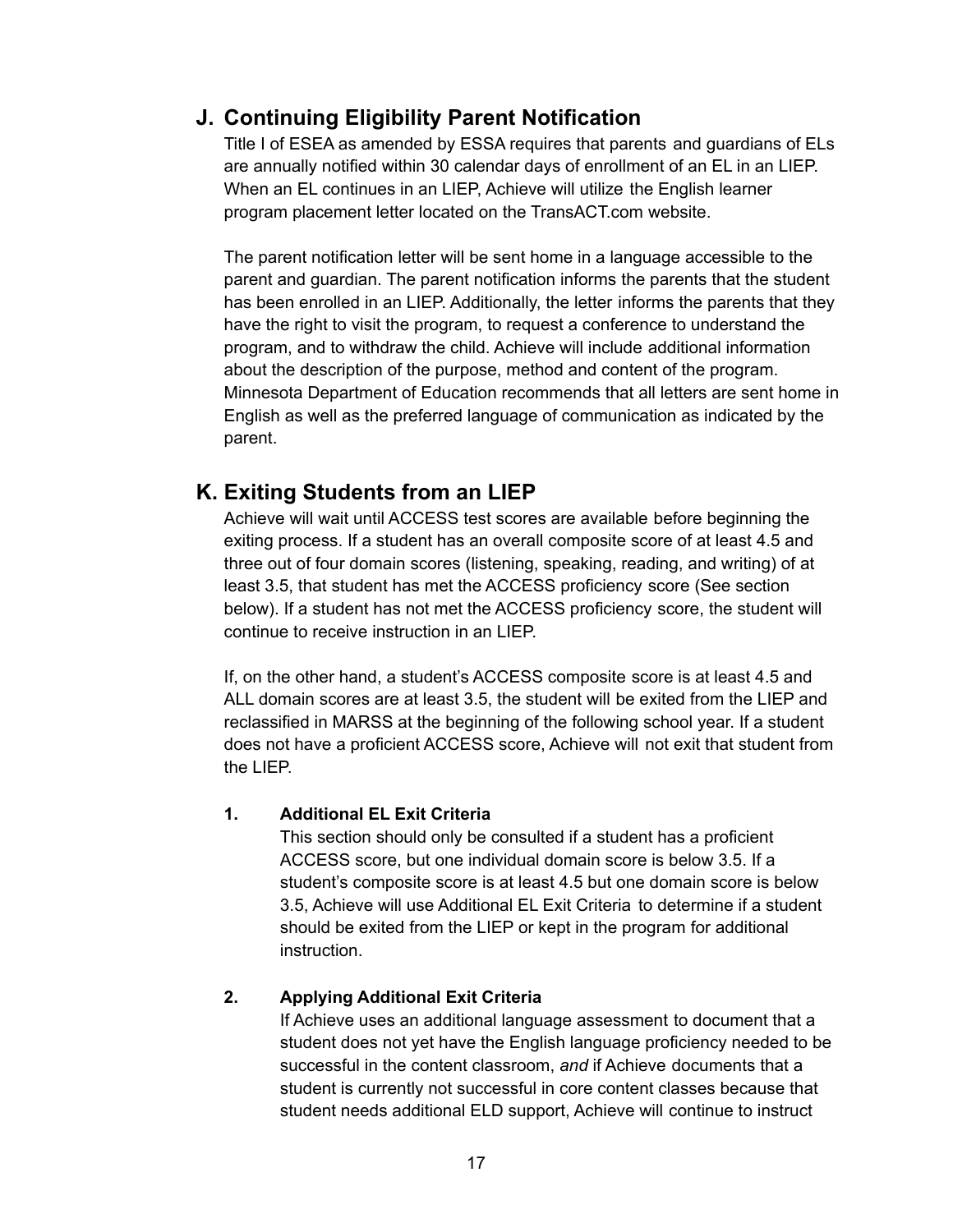the student in an LIEP. If applicable, teachers will also consult with a student's IEP team to determine if dual service continues to be an appropriate support for a student.

If Achieve continues to serve a student who had a proficient ACCESS score in an LIEP because of the Additional EL Exit Criteria, Achieve will save the evidence used to make the decision in the student's cumulative folder and inform the student's parent(s) or guardian(s) about how the decision was made. If Achieve does not document this additional evidence and a student has a proficient ACCESS score, that student will not be retained in an LIEP.

#### **3. Gathering and Using Language Proficiency Evidence**

Achieve will only consider additional language assessment data related to the domain score that is below 3.5. That is, Achieve will only use a speaking assessment to assess English language ability for an ACCESS speaking score of 3.2, for example. Likewise, Achieve will not use results from a reading assessment to retain a student in an LIEP if the student's ACCESS reading score was above 3.5 but the student's speaking score was below 3.5.

When Achieve uses Additional EL Exit Criteria for students with qualifying ACCESS scores, Achieve will use any formative academic English language assessments that teachers may have used during the year to inform the exiting decision. For example, if a teacher has collected formative assessment data related to a student's speaking ability, that data may be used as evidence to inform the decision to exit the student from or keep the student in an LIEP if the student's speaking score was below 3.5 but the student had an overall proficient score.

Achieve will also use additional assessments and instruments to determine if a student should remain in an LIEP. Teachers may use the WIDA performance definitions, the WIDA writing rubrics, or the writing rubric from the retired Minnesota Test of Emerging Academic English (TEAE) to evaluate student writing samples. The TEAE writing rubric is posted on the Minnesota Department of Education website.

The WIDA performance definitions, WIDA speaking rubrics, classroom observations, or the retired rubric from the Minnesota Modified Student Oral Language Observation Matrix (MN SOLOM) may be used to evaluate speaking and listening. The MN SOLOM is posted on the Minnesota Department of Education website. Locally used reading assessments that check reading comprehension may also be used if the reading domain score is below 3.5. Educators should use their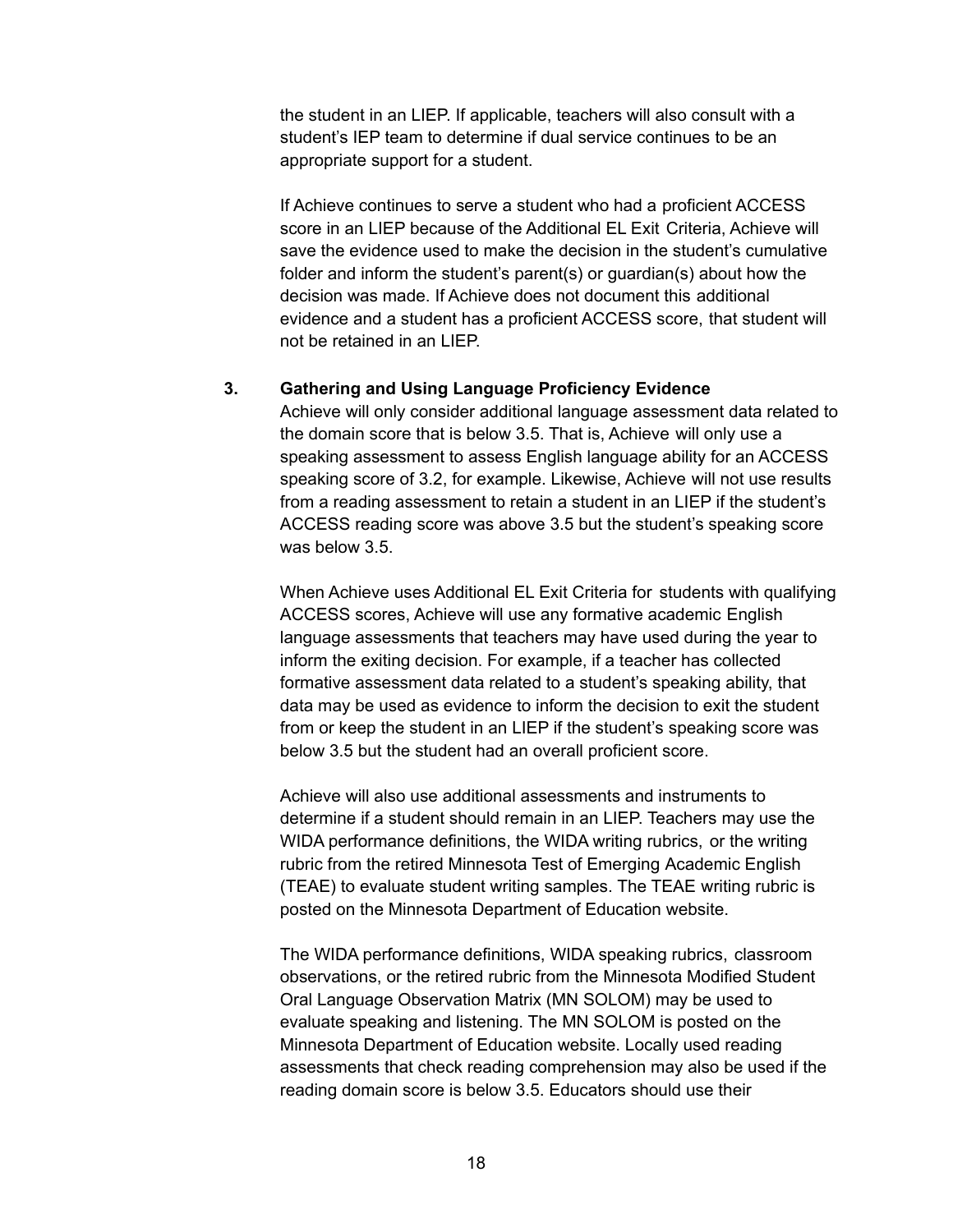professional judgment to interpret the results and determine whether the evidence suggests that a student should be retained in an LIEP. Achieve will not use proficiency or growth results of the Minnesota Comprehensive Assessment (MCA), the Measures of Academic Progress (MAP) test, or any other standardized content assessment as evidence.

For more information on monitoring students who have exited the LIEP, and using Additional Criteria to determine if a former EL student needs to be re-classified EL in MARSS refer to the document "Monitoring the Academic Progress of Former English Learners" from the Minnesota Department of Education.

#### **4. Gathering Classroom Performance Evidence**

In addition to collecting evidence regarding a student's English language proficiency, Achieve will also examine a student's performance in the content classroom. Achieve will use classroom observations to determine whether or not a student is prepared to be successful in the content classroom and whether or not language is the reason that student is or is not prepared to be successful in the content classroom. Achieve will also examine a student's grades and recent examples of student work to determine if there is evidence that a student is struggling to meet grade level expectations due to a need for ongoing English language development instruction.

Educators will record and explain their rationale while evaluating this evidence. Any decision made using this evidence will be documented. The rationale used to make the decision to exit or retain a student will be articulated in any documentation. Documentation will be kept in a student's cumulative folder.

Only English language ability will be considered. Content area skills will not impact the decision (e.g. ability in math or reading due to factors other than English language ability). Scores from the Minnesota Comprehensive Assessment (MCA), the Measures of Academic Progress (MAP) test, or any other standardized content assessment will not be used to determine the need for continued instruction in an LIEP since those assessments were not developed to evaluate a student's language ability.

#### <span id="page-18-0"></span>**L. Timeframe for Exit Process**

Achieve will begin the process of exiting and reclassifying students once preliminary ACCESS scores are available in the spring. Once Achieve receives preliminary ACCESS scores, Achieve will determine if a student is proficient and if the student should be automatically exited or needs to be evaluated using Additional EL Exit Criteria.